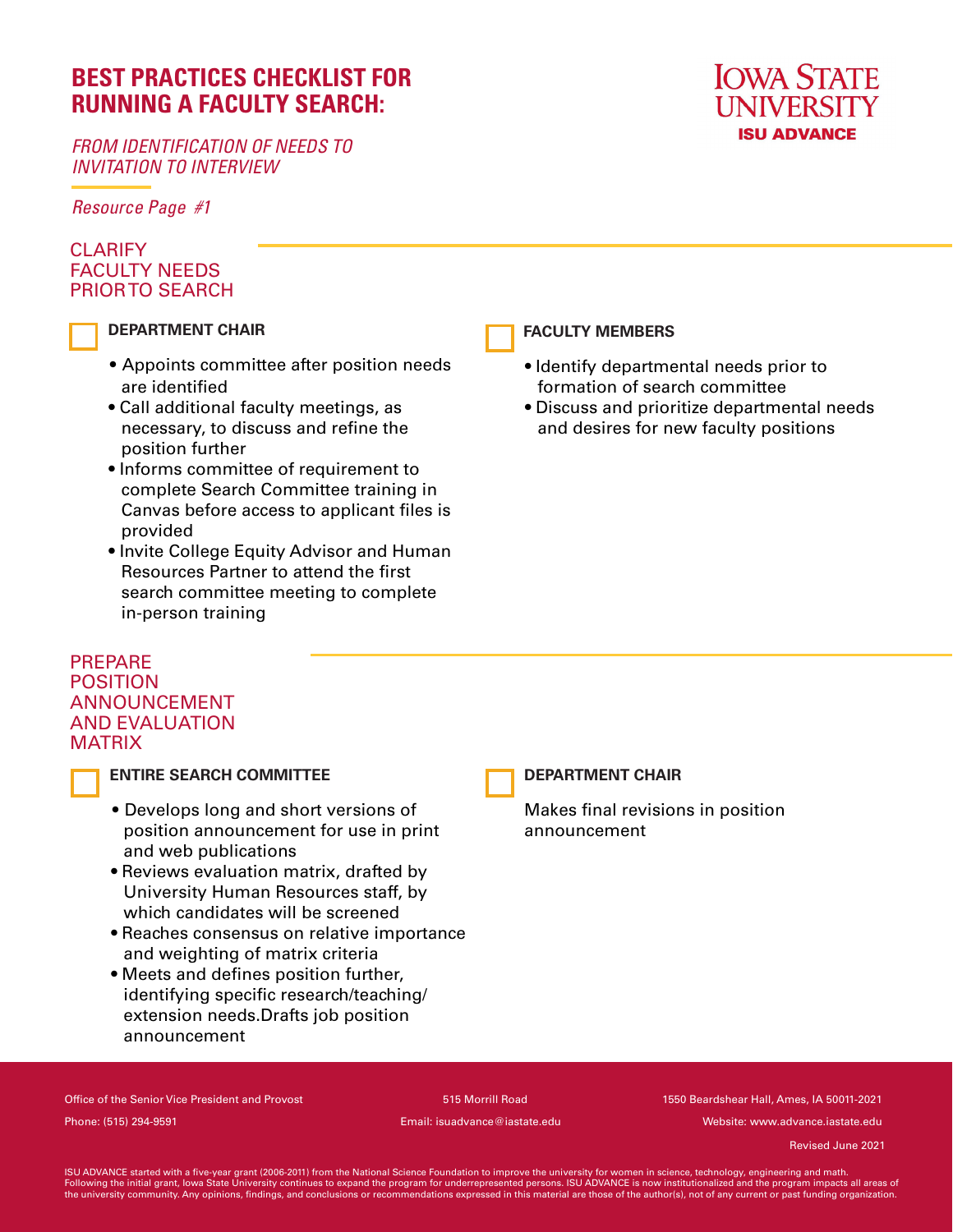

### **ADVERTISE** POSITION

**DEPARTMENT CHAIR AND ENTIRE SEARCH COMMITTEE**

- Discuss, identify, and implement specific advertising and networking strategies to improve recruitment of women and underrepresented groups
- Request faculty support to implement these strategies and broaden applicant pool diversity

### CONDUCT INITIAL SCREENING OF APPLICANT

**FOR APPLICANT POOLS OF ANY SIZE, ENTIRE SEARCH COMMITTEE**

- Reviews all applications confidentially to protect the identity of applicants
- Discusses applications with no one but other search committee members

### **INDIVIDUAL SEARCH COMMITTEE MEMBERS**

*For searches with small pools (fewer than 50), all committee members review all applications using the evaluation matrix*

#### **DEPARTMENT CHAIR**

Works closely with Office of Equal Opportunity (OEO) and Human Resources to publicize position.

May divide workload in large searches (over 50 applications) by doing the following:

- Work with another committee member to evaluate an assigned subset of applications
- Work with another committee member to review assigned applications using matrix criteria
- Randomize assignment of applications to committee members
- All committee members should feel free to review their colleagues' decisions.
- •Request that the whole committee review any specific applications that warrant special attention.

1550 Beardshear Hall, Ames, IA 50011-2021 Phone: (515) 294-9591 Email: isuadvance@iastate.edu Website: www.advance.iastate.edu

Revised June 2021

Office of the Senior Vice President and Provost 515 Morrill Road

ISU ADVANCE started with a five-year grant (2006-2011) from the National Science Foundation to improve the university for women in science, technology, engineering and math Following the initial grant, Iowa State University continues to expand the program for underrepresented persons. ISU ADVANCE is now institutionalized and the program impacts all areas of the university community. Any opinions, ndings, and conclusions or recommendations expressed in this material are those of the author(s), not of any current or past funding organization.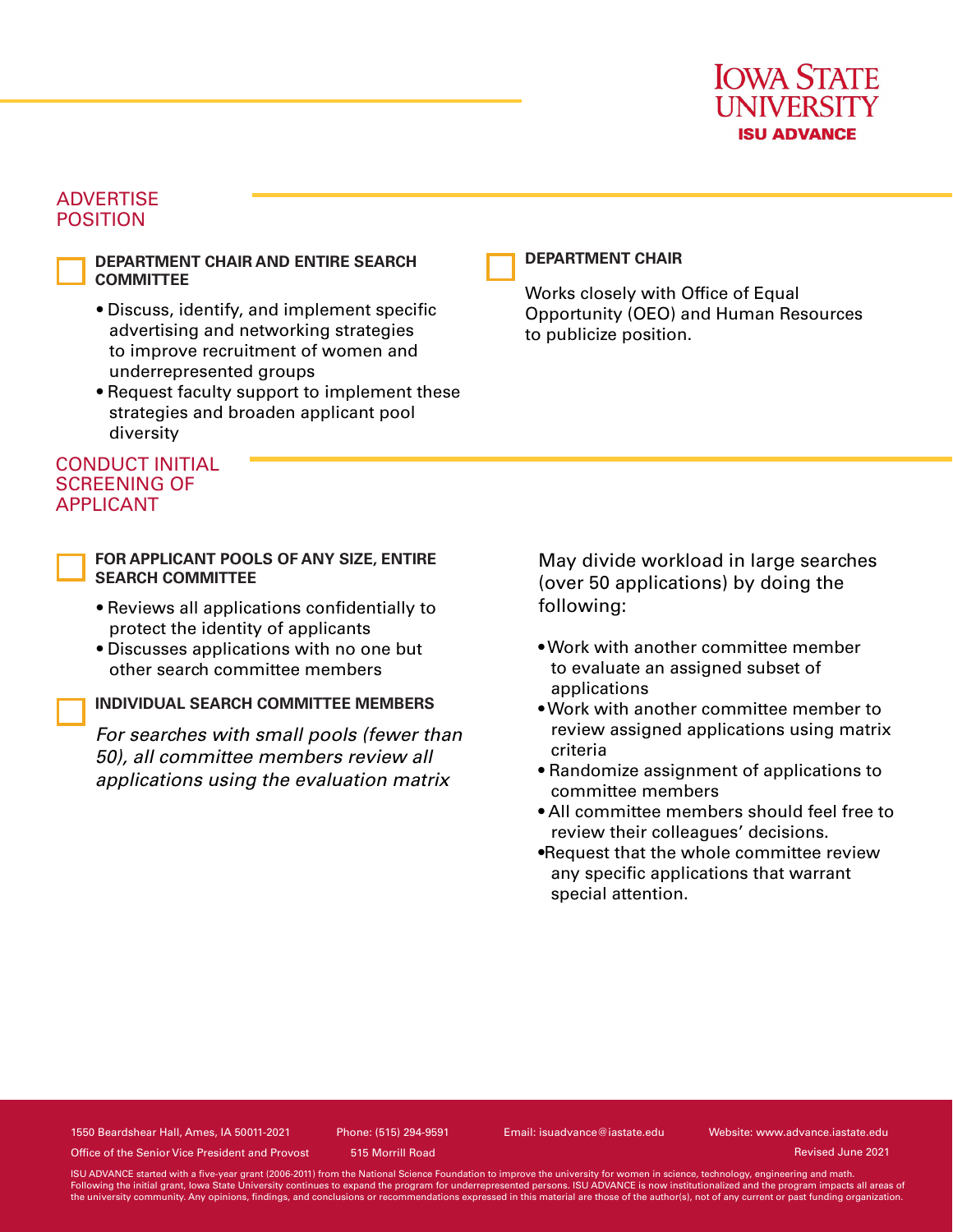

### CONDUCT IN-DEPTH SCREENING OF APPLICATIONS

### **ENTIRE SEARCH COMMITTEE**

- Meets to review and discuss individual committee members' evaluations of candidates, based on evaluation matrix
- All members may present their evaluations during the discussion of each candidate, or the committee chair may assign specific candidate files to individual committee members to present (in case of large number of applicants). All members should be familiar with all files.
- Systematically discusses all viable candidates for the position (those not eliminated because they did not meet all required qualifications or because they were lowly rated in first screen).

Sorts applicants into three categories:

• Group 1: Very strong candidates (working short list), who are recommended for closest further look. The committee should aim for a list of 12 or fewer

### **COMMITTEE CHAIR**

- Concludes the in-depth screening meeting(s) by reviewing candidate groupings and identifying reasons for applicant elimination from the pool
- Requests consensus from the group for the decisions made to eliminate applicants (Group 3)
- Coordinates with department chair to assure that needed communications are made with applicants and notifies those who are not selected for the finalist pool.

candidates from which they will select a group to interview

- Group 2: Reasonably strong candidates (backup for short list); these individuals may become candidates on the short list at a later time
- Group 3: Clearly less qualified candidates (can be eliminated at this point for all practical purposes, given the number ranked higher in the pool)
- Using the evaluation matrix criteria, identifies why all applicants in Group 3 or those eliminated in the initial screening have not been ranked in the top two groups.
- Checks references for those in Group 1 at this stage, or at any later stage, as long as all candidates in the same group are treated consistently at that stage.
- Maintain all required documentation

1550 Beardshear Hall, Ames, IA 50011-2021 Phone: (515) 294-9591 Email: isuadvance@iastate.edu Website: www.advance.iastate.edu

Revised June 2021

Office of the Senior Vice President and Provost 515 Morrill Road

ISU ADVANCE started with a five-year grant (2006-2011) from the National Science Foundation to improve the university for women in science, technology, engineering and math.<br>Following the initial grant, lowa State Universi the university community. Any opinions, findings, and conclusions or recommendations expressed in this material are those of the author(s), not of any current or past funding organization.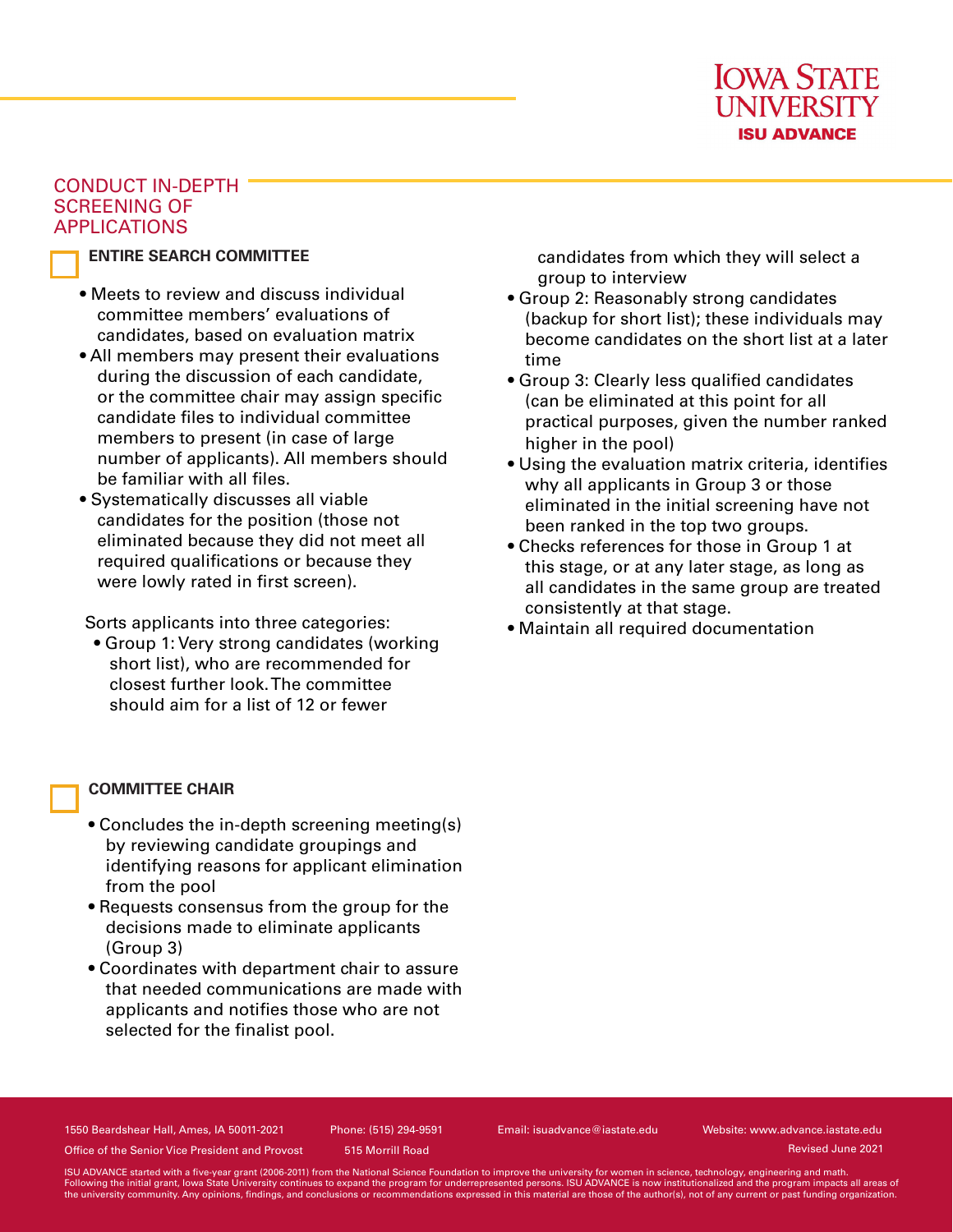

CONDUCT FINAL SCREENING OF APPLICANTS (SELECTION OF **CANDIDATES** FOR ON-CAMPUS INTERVIEWS)

#### **ENTIRE SEARCH COMMITTEE**

- Arranges phone interviews for all those in the top group
- Individual committee members conduct phone interviews to determine each candidate's interest, assess communication skills, clarify résumé
- Integrates results from phone interviews and obtains consensus on which candidates among the top group should be invited for an interview
- Identifies reasons why other applicants were selected for interviews. Identifies reasons why the applicants invited to campus were chosen
- Considers whether any lower-ranked applicants require reconsideration or reevaluation of rank. Pauses to consider whether any other reconsiderations should be made (especially to move a candidate from Group 2 to Group 1)
- Agrees upon consensus evaluation matrix scores

#### **DEPARTMENT CHAIR**

If pool is large, transmits committee matrix to UHR team with request for approval to interview top applicants (by phone, if large number, or in person if small number)

#### **INDIVIDUAL SEARCH COMMITTEE MEMBERS**

- Review highest ranking applications again, reviewing and refining the evaluation matrix as needed. Review other lowerranking applications, as necessary, to assure themselves that all candidates have been judged fairly
- Alert other committee members by email if they think an eliminated application deserves additional screening or consideration and request reconsideration

1550 Beardshear Hall, Ames, IA 50011-2021 Phone: (515) 294-9591 Email: isuadvance@iastate.edu Website: www.advance.iastate.edu

Office of the Senior Vice President and Provost 515 Morrill Road

Revised June 2021

ISU ADVANCE started with a five-year grant (2006-2011) from the National Science Foundation to improve the university for women in science, technology, engineering and math Following the initial grant, Iowa State University continues to expand the program for underrepresented persons. ISU ADVANCE is now institutionalized and the program impacts all areas of the university community. Any opinions, ndings, and conclusions or recommendations expressed in this material are those of the author(s), not of any current or past funding organization.